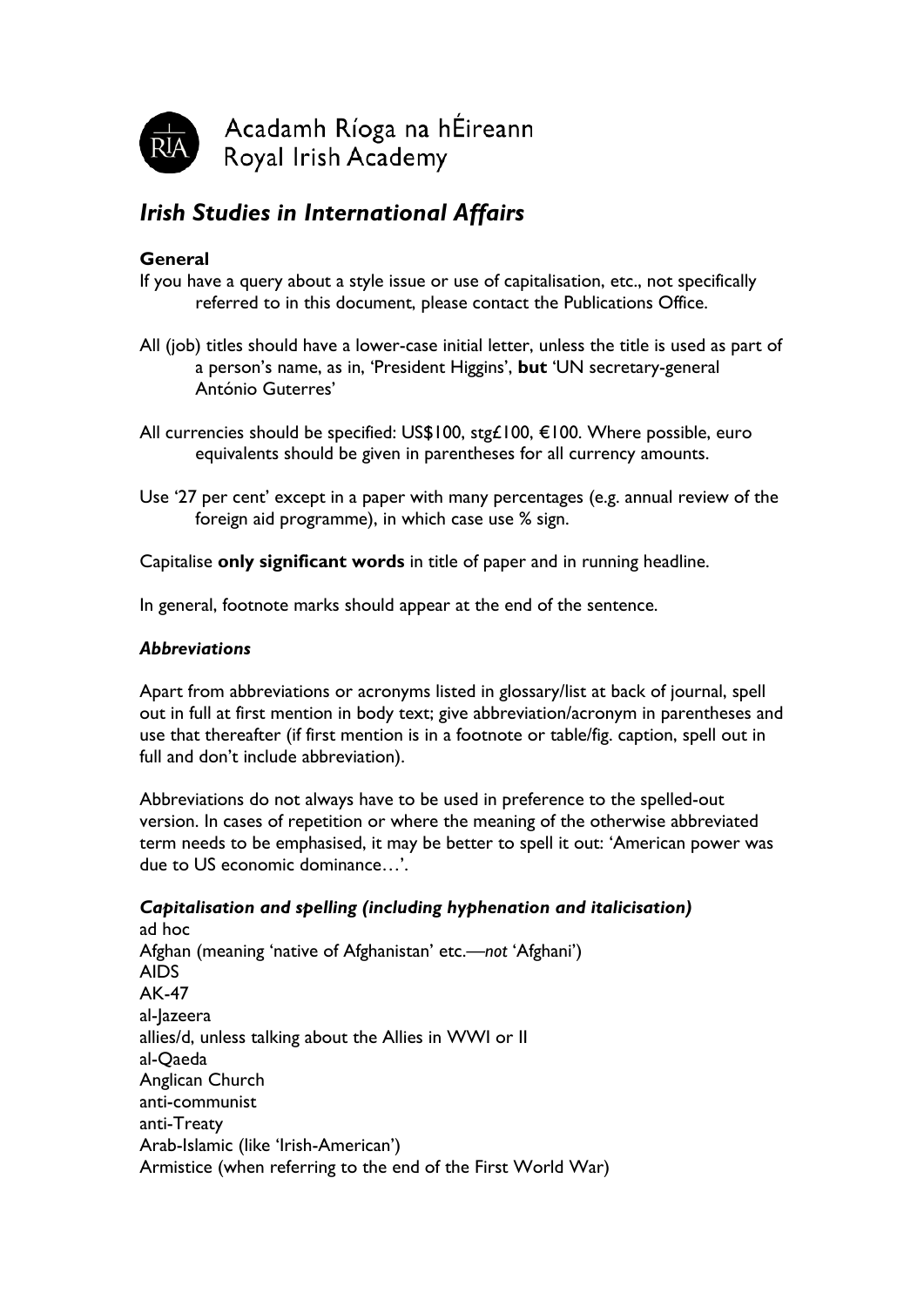Ascendancy (when referring to the privileged social class in Irish history) asylum-seekers Aznar, José María (note accents; please always insert the appropriate accents/diacritics on individuals' names) bin Laden, Osama (not Usama) Cabinet case study ceasefire Celtic Tiger chapter II, article 3 (of the UN Charter) chargé d'affaires (not italicised) civil war (uppercase may be used when referring to a specific one) Cold War (noun and adjective) **Congress** Congressmen/-women: when gender is undefined. cooperate, cooperation cross-border DAC: Development Assistance Committee; 'the DAC' de facto de Valera debt relief; debt-relief programmes decision-makers démarche (not ital., as per *Oxford Dictionary for Writers and Editors*) Department of Foreign Affairs and Trade (note: department titles are subject to change as governments change; please ensure you use the complete, up-todate department title) dot-com (noun and adjective) EDF 9 elite e-mail euro (the currency) euro zone (two words, no caps) **Eurocentric** far right (political wing) First World War flip side focused, focusing General John de Chastelain government; government departments (do not use uppercase 'g') grassroots: one word when used adjectivally Hezbollah (not Hizbollah or Hizballah) HIV/AIDS Home Rule houses of the Oireachtas *inter alia* interdepartmental intergovernmental Internet inter-parliamentary interstate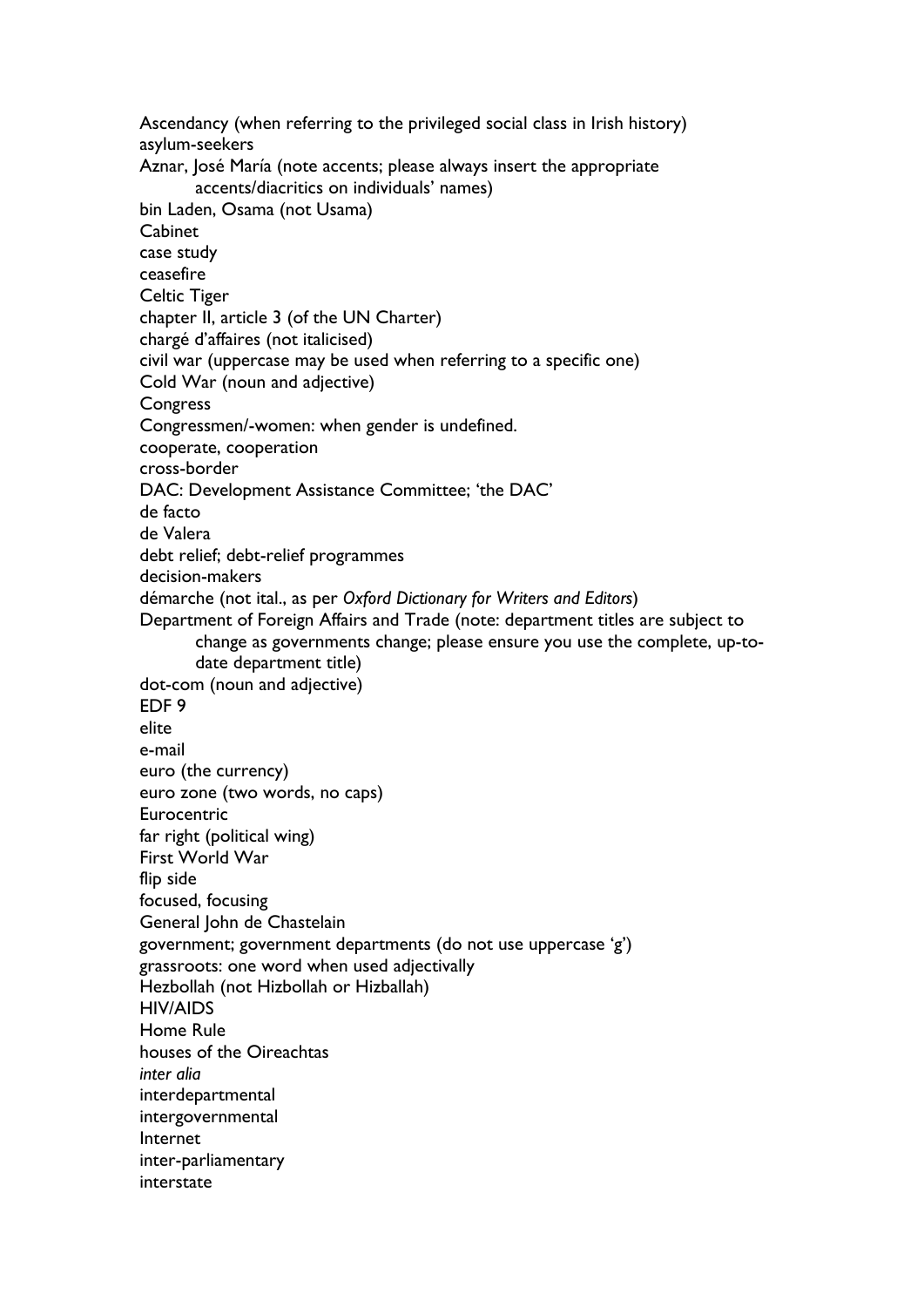inter-war intifada Ireland (this is the name of the country, **not** 'the Republic of Ireland' or 'Southern Ireland' or 'the South'; please also avoid using 'the North' as short-hand for Northern Ireland) Irish constitution Irish question, the Islamist Jemaah Islamiyah iihad Joint Committee on… [e.g. Foreign Affairs] judgement left (political wing) legation; embassy liberal democratic lord chancellor loyalist, loyalism Mass (as in Roman Catholic eucharist) member states Minister Siobhán Reilly (thereafter, 'the minister') minister for foreign affairs (do not use uppercase when referring to officeholder generally) Ministry of Defence modus operandi *mujahideen* multi-ethnic multilateral multi-party Names of political parties and other organisations should be in roman: e.g. Sinn Féin, Euskadi Ta Askatasuna. nation states / member states nationalist, nationalism neo-liberal No campaign, No vote, voting No etc. (no quotation marks) No. 10 Downing Street north–south, relations, etc. (note use of en-dash, not hyphen, between the words); North–South (official organisation titles) **BUT** please avoid using 'the North' or 'the South' when referring to Northern Ireland and Ireland respectively Op-Ed opposition (as in 'the leader of the opposition protested at…') outturns overcautious Parliament (when referring specifically to Westminster; if referring generally to a legislative grouping use a lowercase 'p') peace-building peacekeeping peacemaking Pearl Harbor (per *Spelling dictionary*) per capita

Petersberg Tasks (not '-burg')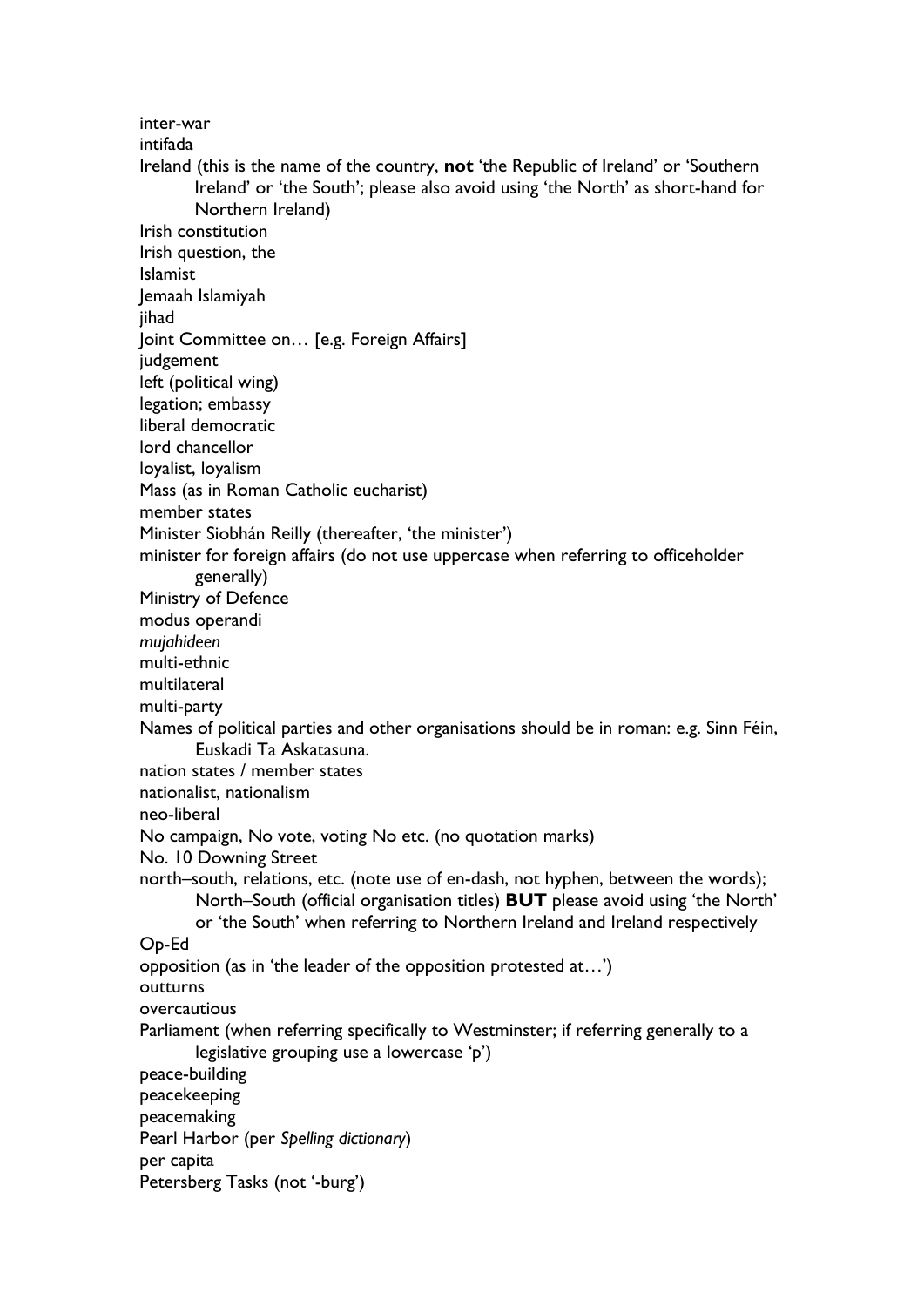petrodollar(s) (notional unit of currency earned by a state exporting petroleum) policy-makers post-11 September world post-Cold War Europe post-colonial post-war presidency press conference Press release (in footnotes: 'xxx', Press release from xxx, 1999; not in running text) pro-Treaty rank and file (noun); rank-and-file (adjective) rapprochement republican, republicanism (belief in a republic as opposed to a monarchy) Republican, Republicanism (a specific case, as in the US) right (political wing) Roman Catholic Church RTÉ Second World War Secretary of State Ariadne O'Shaughnessy secretary-general (hyphenate titles of this form**, but not e.g. lieutenant general**) Section 6 (of this paper) shariah law Shi'ite / Sunni socialist socio-economic State Department (US) Sub-Committee on… *sui generis* summits, etc.: better lower-case (the Zagreb summit) because full title likely to be longer superpower Taliban taoiseach task force (2 words) Third World; Third World countries time-frame timescale top secret Treaty Ports, the Troubles (in Northern Ireland) turning point Twin Towers underestimate under-secretary for political affairs unionist, unionism vis-à-vis walkabout (when a politician meets people in the street) War of Independence war on terrorism (not War on Terror) web site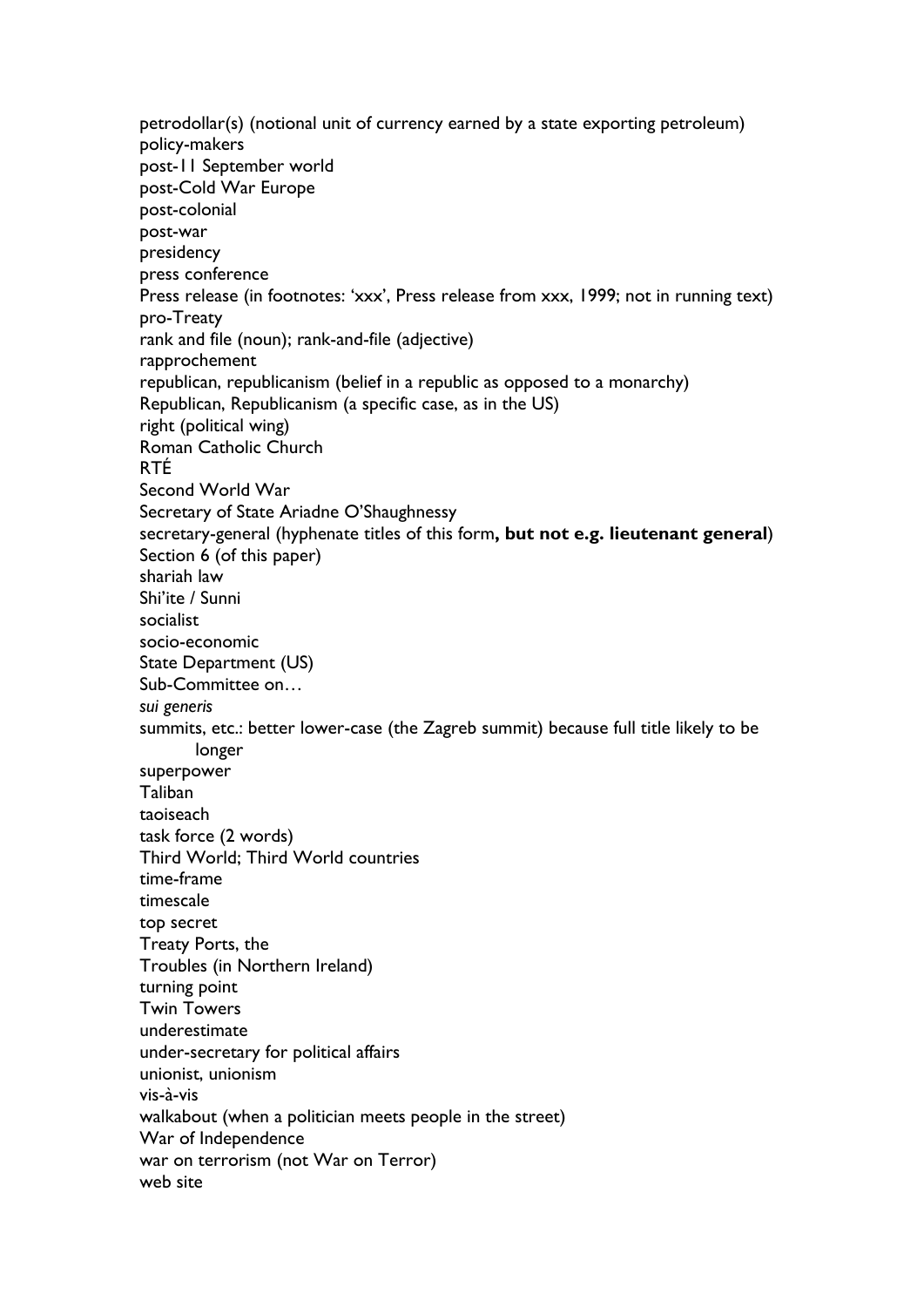Western civilisation; Western governments western France White Paper Wilson's fourteen points (no quotation marks) World Trade Center (per *Spelling dictionary*) worldwide Yes campaign, Yes vote, voting Yes, etc. (no quotation marks) zero-sum

# *Layout*

Bullet points: **if not complete sentences**, delimit with semi-colons and put 'and' after the final semi-colon; do not capitalise first word in individual points.

Underlined text: if an author quotes a document from, say, the National Archives, and underlines a word, leave it underlined (rather than changing it to italic).

## *Punctuation*

Act dates go in parentheses, 'Northern Ireland Act (1998)'. Cm. is an abbreviation for 'Command Paper (sixth series, 1986–)', referring to UK government documents. Style as, e.g., 'Cm. 3883'. No comma after an adverbial clause of time ('In 1990 the UN…'). No full stop after abbreviations that contain the last letter of the word ('eds', 'cols'). €m (as in million) does not require a full stop. Titles separated from subtitles by a colon. 'TD' is delimited by commas Washington, DC

#### **Hyphens and en-dashes**

the Irish-American lobby; Anglo-Irish trade agreement; French–Chinese relations

#### **Misc.**

11 September (not September 11, or any other variation) Replace America with United States/US if **only US** is meant. Department **of** Foreign Affairs and Trade/minister **for** foreign affairs/minister **of** state at the…

Luxembourg presidency (i.e. 'Luxembourg' can be used adjectivally) National Assembly **for** Wales (*not* of)

OSCE = Organization for Security and Co-operation in Europe

Replace 'Garda' with 'police officer' where appropriate.

'Ukraine' means the country; 'the Ukraine' implies the region.

Date ranges: 1903–26, 1931–8 (always **use an 'en-dash'** rather than a hyphen between dates and other numbers, for example page ranges and so on)

Dates: OK to use 'the twenties', 'the sixties' etc.

#### **Footnotes**

Archive citations—examples:

NAI, 99/1/281–3, 'A note on north–south policy', 11 November 1968, marked 'Top copy to taoiseach, TKW'.